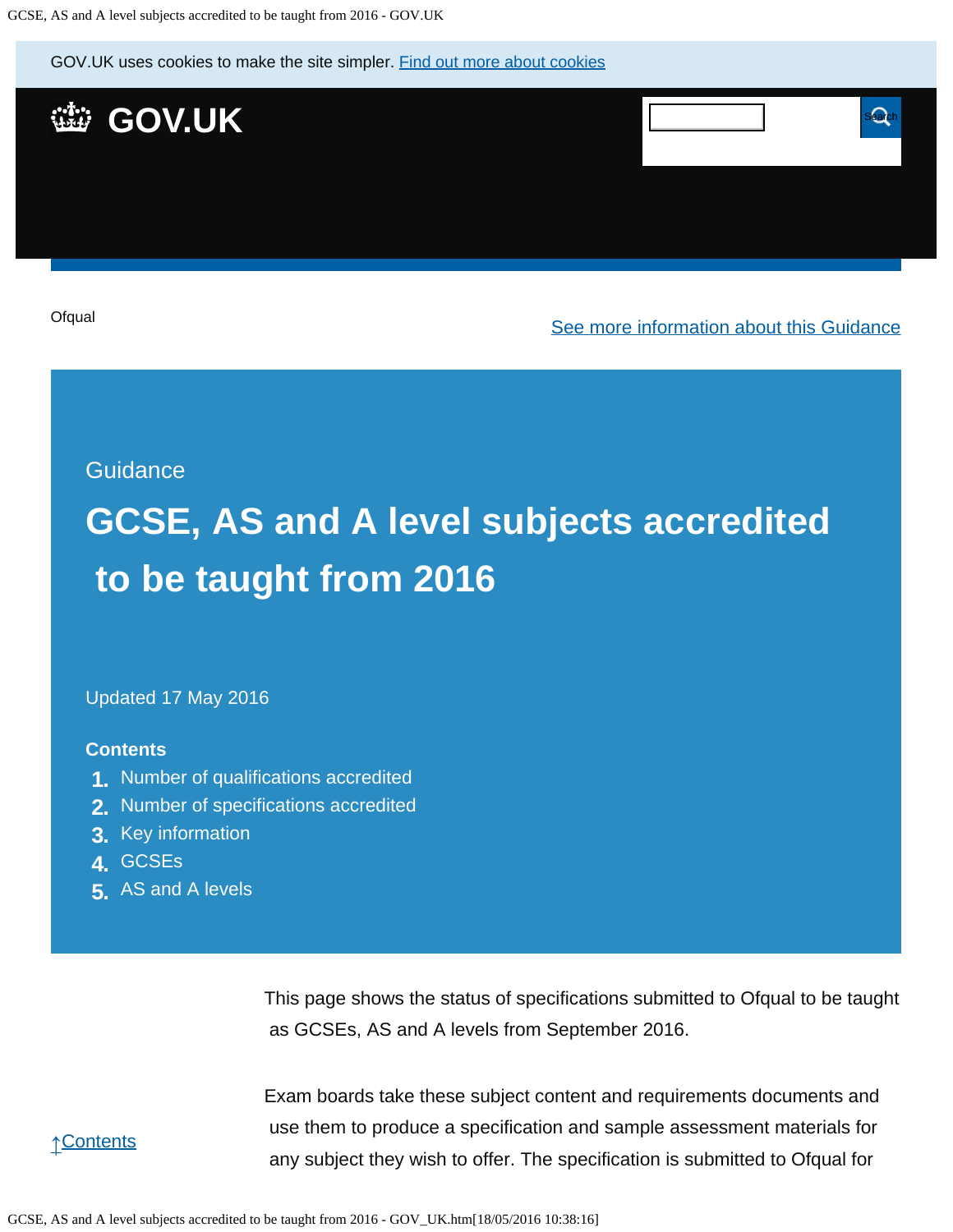**1.**

**2.**

 consideration. Ofqual convenes a panel of subject and assessment experts to scrutinise the specification and make a decision on whether it meets all the requirements for that subject. If it does, it will be accredited and teachers will be able to use it. If it does not, it will be sent back to the exam board and they will have to change their specification based on the feedback given by Ofqual. When they have made the amendments they will submit the new specification.

We have produced [a diagram of the accreditation process](https://s-media-cache-ak0.pinimg.com/originals/ce/98/b8/ce98b80566a5db550a3c26889667b9f8.png)  $\mathbb{R}^n$ .

#### **Number of qualifications accredited**

In 15 of 20 GCSE subjects, all submitted specifications have been accredited. The remaining 5 subjects have at least 2 exam board specifications accredited.

In 7 of 11 AS and A level subjects, all submitted specifications have been accredited. The remaining 4 subjects have at least 2 exam board specifications accredited.

## **Number of specifications accredited**

### **2.1 For teaching from 2016**

To date, 129 of 147 submitted specifications (88%) have been accredited.

73 of 83 GCSE specifications have been accredited.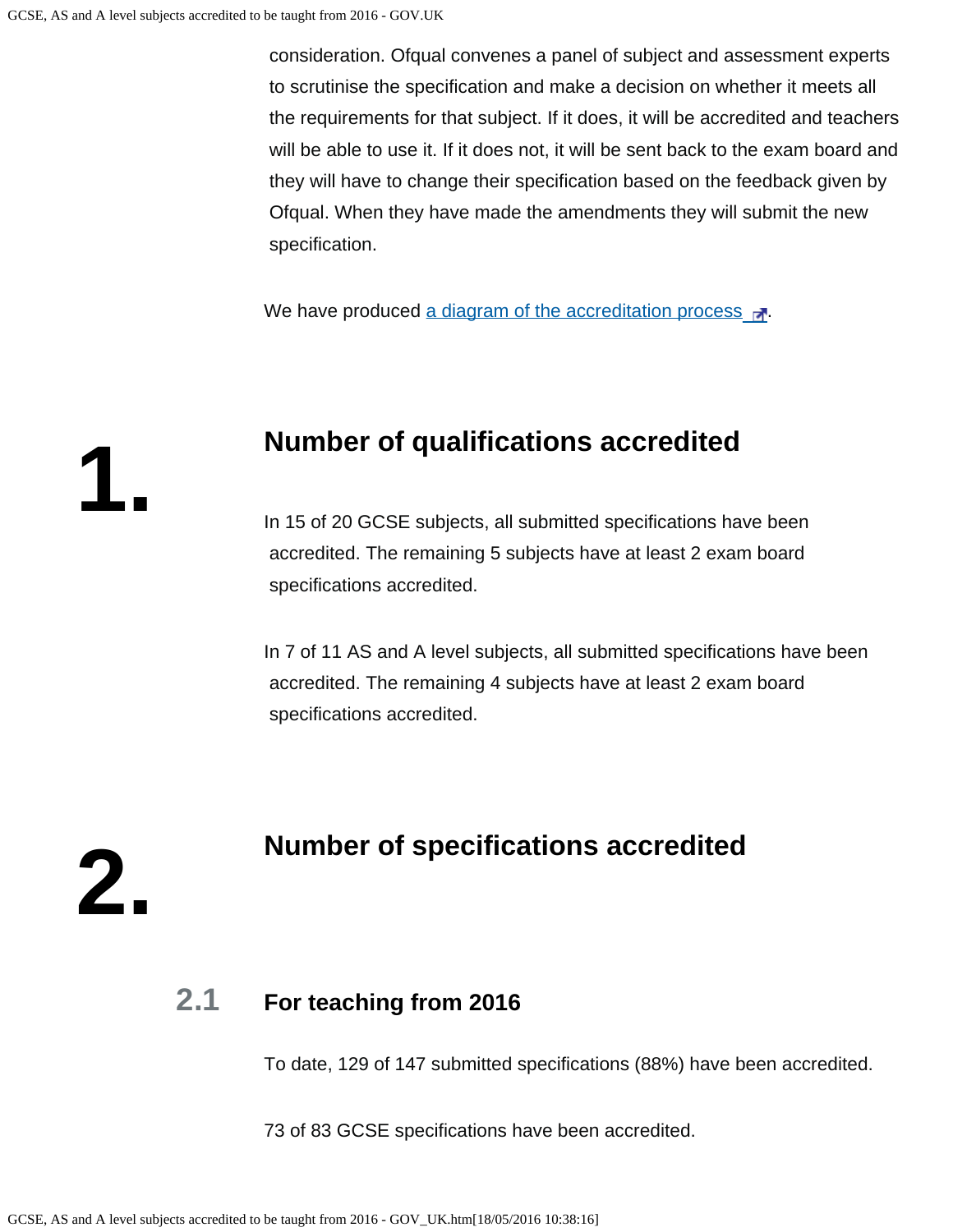56 of 64 AS and A level specifications have been accredited.

**3.**

# **Key information**

| Entry                    | <b>Meaning</b>                                                                                                                                |
|--------------------------|-----------------------------------------------------------------------------------------------------------------------------------------------|
|                          | Specification accredited                                                                                                                      |
|                          | Exam board is not submitting a specification for this subject                                                                                 |
| ʻsubmission<br>due'      | The date the exam board is aiming to submit for accreditation                                                                                 |
| 'awaiting<br>submission' | We are awaiting a submission from the exam board but they have not indicated<br>when we will receive it or the date they indicated has passed |
| ʻsubmission<br>received' | We have received a specification from the exam board and it is awaiting an<br>accreditation decision                                          |



## **GCSEs**

| ۰              | <b>AQA</b> | <b>OCR</b> | <b>Pearson (Edexcel)</b> | <b>WJEC Eduqas</b> |
|----------------|------------|------------|--------------------------|--------------------|
| Art and design |            |            |                          |                    |
| Biology        |            | Spec A:    |                          |                    |
|                |            | Spec B:    |                          |                    |
| Chemistry      |            | Spec A:    |                          |                    |
|                |            | Spec B:    |                          |                    |
| Citizenship    |            |            |                          |                    |
| Classical      | -          |            | ۰                        | ٠                  |
| Greek          |            |            |                          |                    |
| Combined       | Spec       | Spec A:    |                          |                    |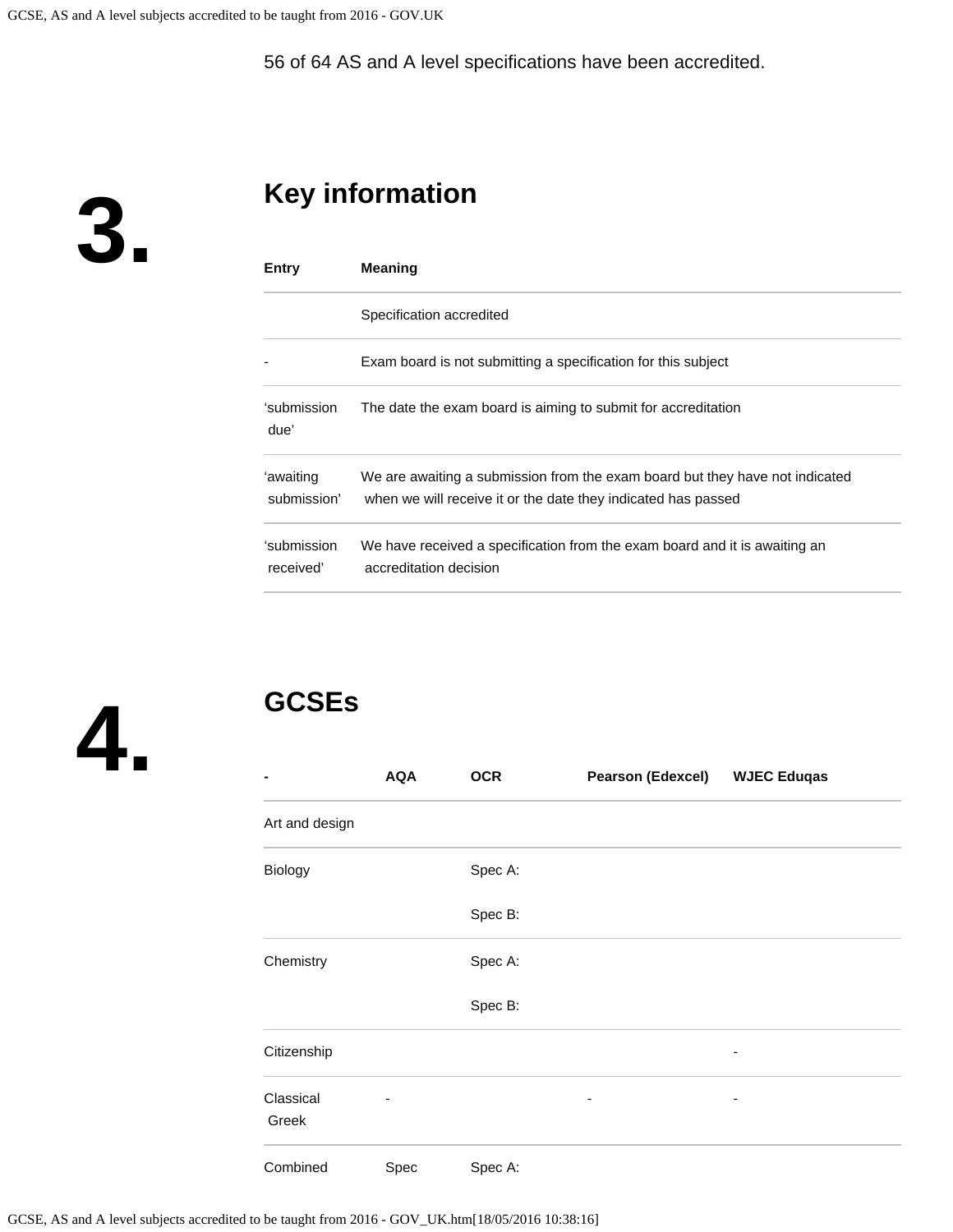| science                              | 'Synergy':         | Spec B:                           |                                    |                                         |
|--------------------------------------|--------------------|-----------------------------------|------------------------------------|-----------------------------------------|
|                                      | Spec<br>'Trilogy': |                                   |                                    |                                         |
| Computer<br>science                  |                    |                                   |                                    |                                         |
| Dance                                |                    | ä,                                |                                    | $\blacksquare$                          |
| Drama                                |                    | 5th<br>submission<br>due 25th May |                                    |                                         |
| Food<br>preparation<br>and nutrition |                    |                                   |                                    |                                         |
| French                               |                    |                                   |                                    | 5th submission<br>received 10 May 2016  |
| Geography                            |                    | Spec A:                           | Spec A:                            | Spec A:                                 |
|                                      |                    | Spec B:                           | Spec B:                            | Spec B:                                 |
| German                               |                    |                                   |                                    | 5th submission<br>received 10 May 2016  |
| History                              |                    | Spec A:                           |                                    |                                         |
|                                      |                    | Spec B:                           |                                    |                                         |
| Latin                                | -                  |                                   |                                    |                                         |
| Music                                |                    |                                   |                                    |                                         |
| Physical<br>education                |                    |                                   |                                    |                                         |
| Physics                              |                    | Spec A:                           |                                    |                                         |
|                                      |                    | Spec B:                           |                                    |                                         |
| Religious<br>studies                 | Spec A:            | Spec:<br>Spec 'SC':               | Spec A: awaiting<br>4th submission | Spec: 5th submission<br>received 16 May |
|                                      | Spec B:            |                                   | Spec B: awaiting                   | Spec 'SC': 5th                          |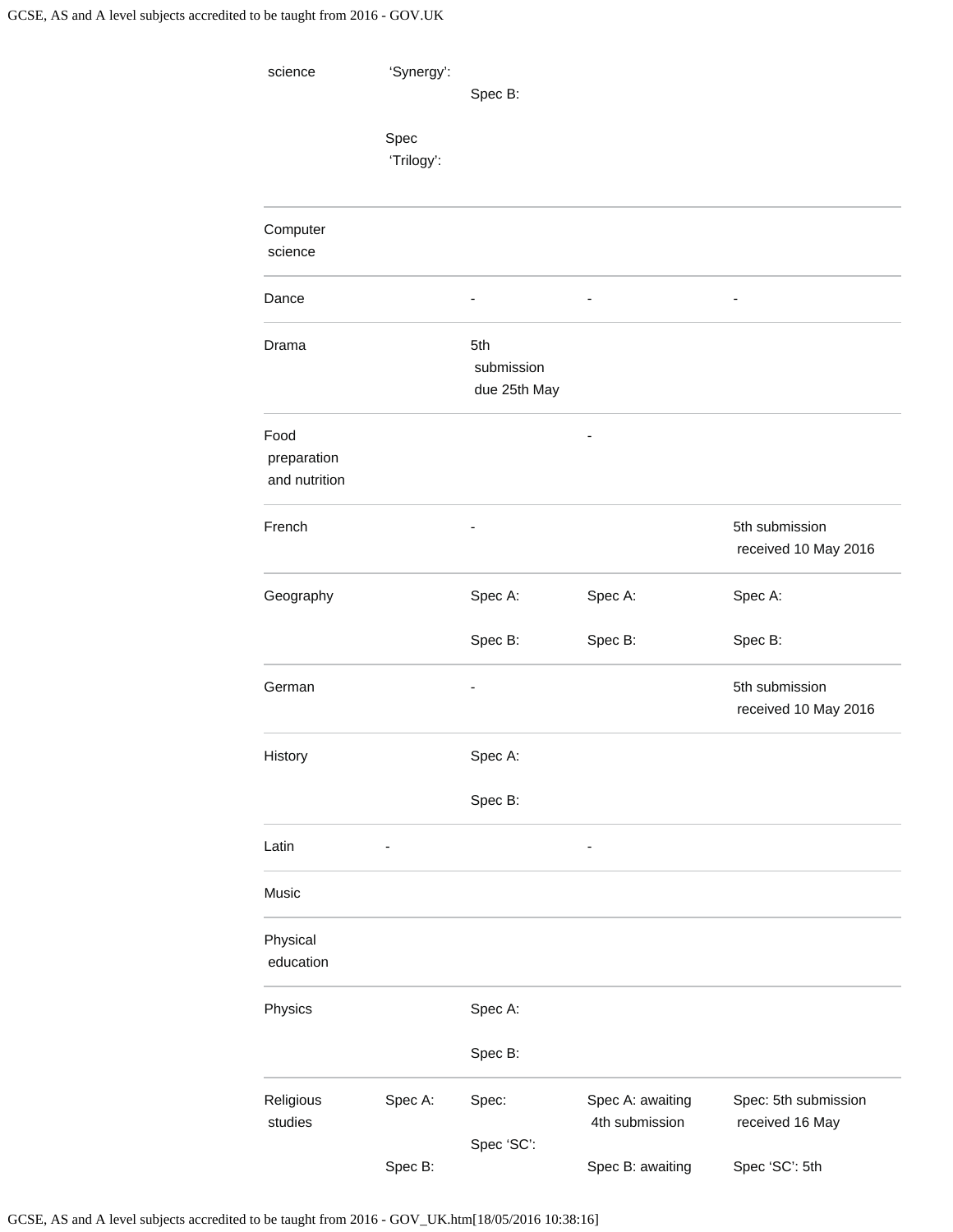|         |       | 4th submission | submission received                    |  |
|---------|-------|----------------|----------------------------------------|--|
|         |       |                | 16 May                                 |  |
|         | Spec  | Spec 'SC A':   |                                        |  |
|         | 'SC': | awaiting 3rd   |                                        |  |
|         |       | submission     |                                        |  |
|         |       | Spec 'SC B':   |                                        |  |
|         |       | awaiting 3rd   |                                        |  |
|         |       | submission     |                                        |  |
| Spanish | ٠     |                | 5th submission<br>received 10 May 2016 |  |
|         |       |                |                                        |  |

**5.**

### **AS and A levels**

|                                     | <b>AQA</b>                   | <b>OCR</b>               | Pearson<br>(Edexcel) | <b>WJEC Eduqas</b>         |
|-------------------------------------|------------------------------|--------------------------|----------------------|----------------------------|
| Classical Greek: A<br>level         |                              |                          |                      | Ĭ.                         |
| <b>Classical Greek: AS</b><br>level |                              |                          |                      | ٠                          |
| Dance: A level                      |                              | $\overline{\phantom{0}}$ | ÷,                   | $\overline{a}$             |
| Dance: AS level                     |                              |                          |                      |                            |
| Drama and theatre: A<br>level       |                              |                          |                      |                            |
| Drama and theatre:<br>AS level      |                              |                          |                      |                            |
| French: A level                     |                              | -                        |                      | awaiting 5th<br>submission |
| French: AS level                    |                              |                          |                      | awaiting 5th<br>submission |
| Geography: A level                  | 4th submission due<br>20 May |                          |                      |                            |
| Geography: AS level                 | 4th submission due           |                          |                      |                            |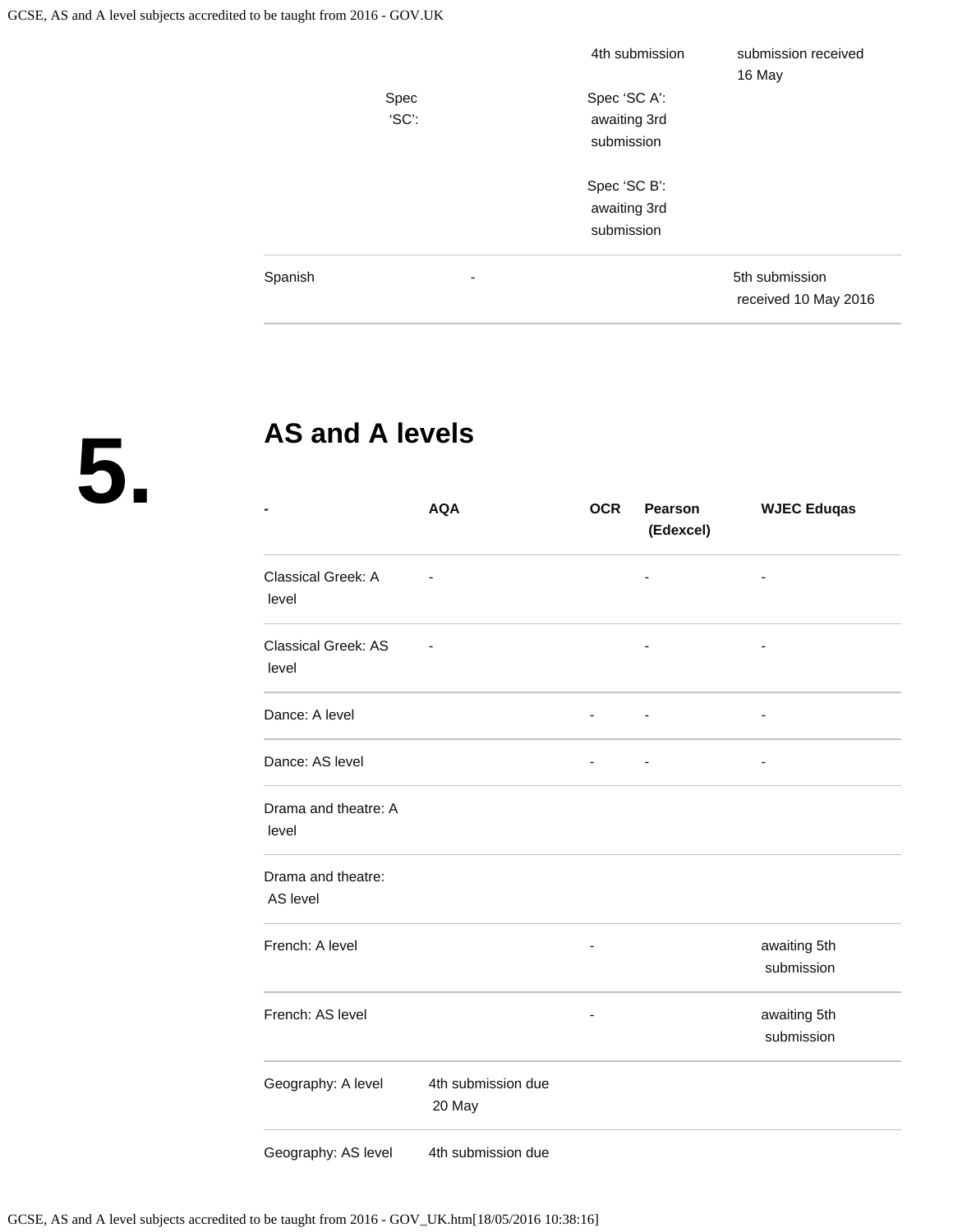|                                 | 20 May                   |                                                          |
|---------------------------------|--------------------------|----------------------------------------------------------|
| German: A level                 |                          | awaiting 5th<br>submission                               |
| German: AS level                |                          | awaiting 5th<br>submission                               |
| Latin: A level                  | $\overline{\phantom{a}}$ | $\overline{\phantom{0}}$<br>$\qquad \qquad \blacksquare$ |
| Latin: AS level                 |                          | $\overline{\phantom{a}}$                                 |
| Music: A level                  |                          |                                                          |
| Music: AS level                 |                          |                                                          |
| Physical education: A<br>level  |                          |                                                          |
| Physical education:<br>AS level |                          |                                                          |
| Religious studies: A<br>level   |                          |                                                          |
| Religious studies: AS<br>level  |                          |                                                          |
| Spanish: A level                | ۳                        | awaiting 5th<br>submission                               |
| Spanish: AS level               |                          | awaiting 5th<br>submission                               |

Is there anything wrong with this page?

#### **Services and information Departments and policy**